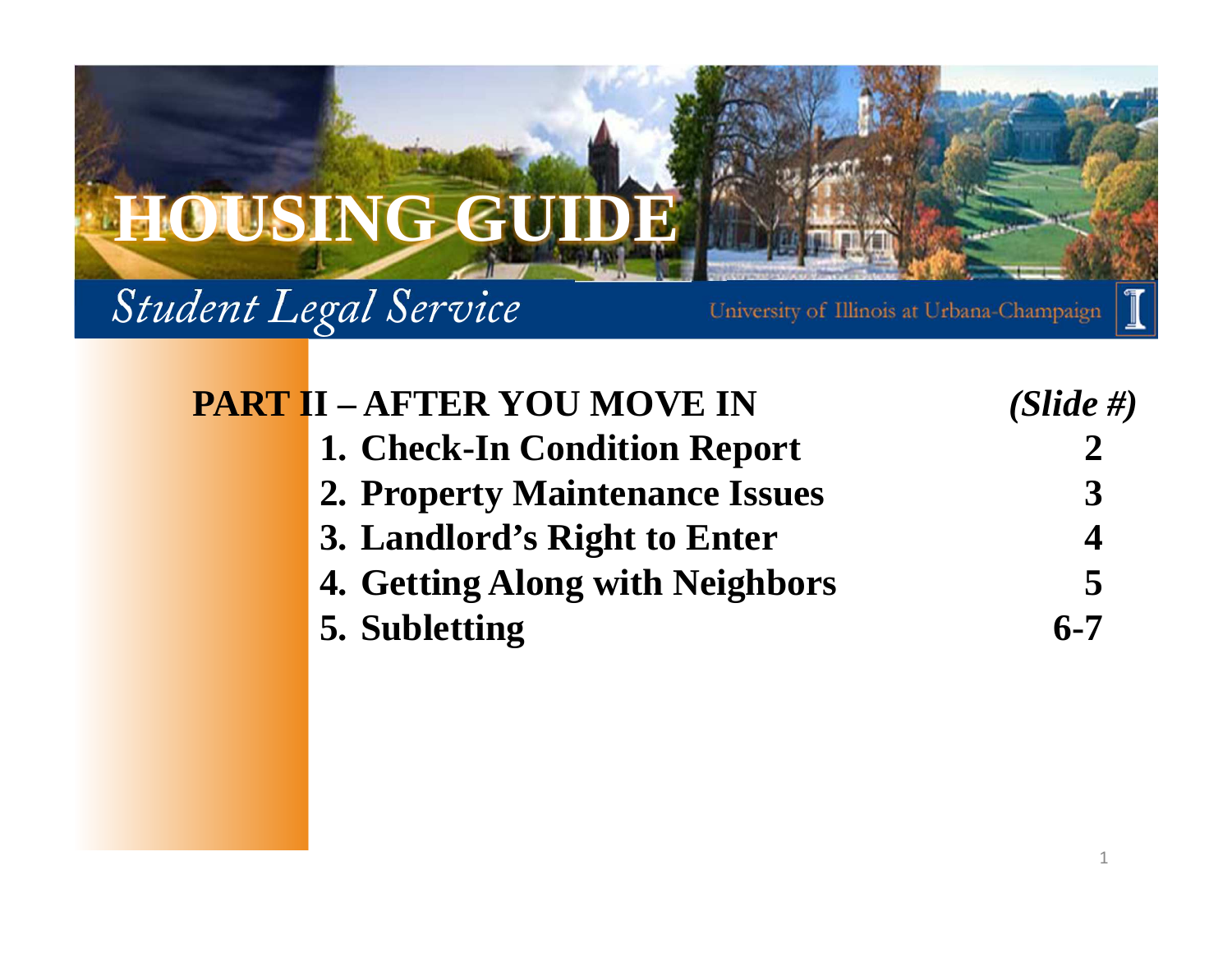- **1. Check-In Condition Report – document apartment or house condition**
	- **1. Landlord may provide check-in sheet.**
	- **2. Tenant Union has model check-in sheets.**
	- **3. Take Photos or a Video.**
	- **4. Do these immediately upon move-in.**
	- **5. Be meticulous! Be thorough! Protect your damage deposit from pre-existing conditions.**

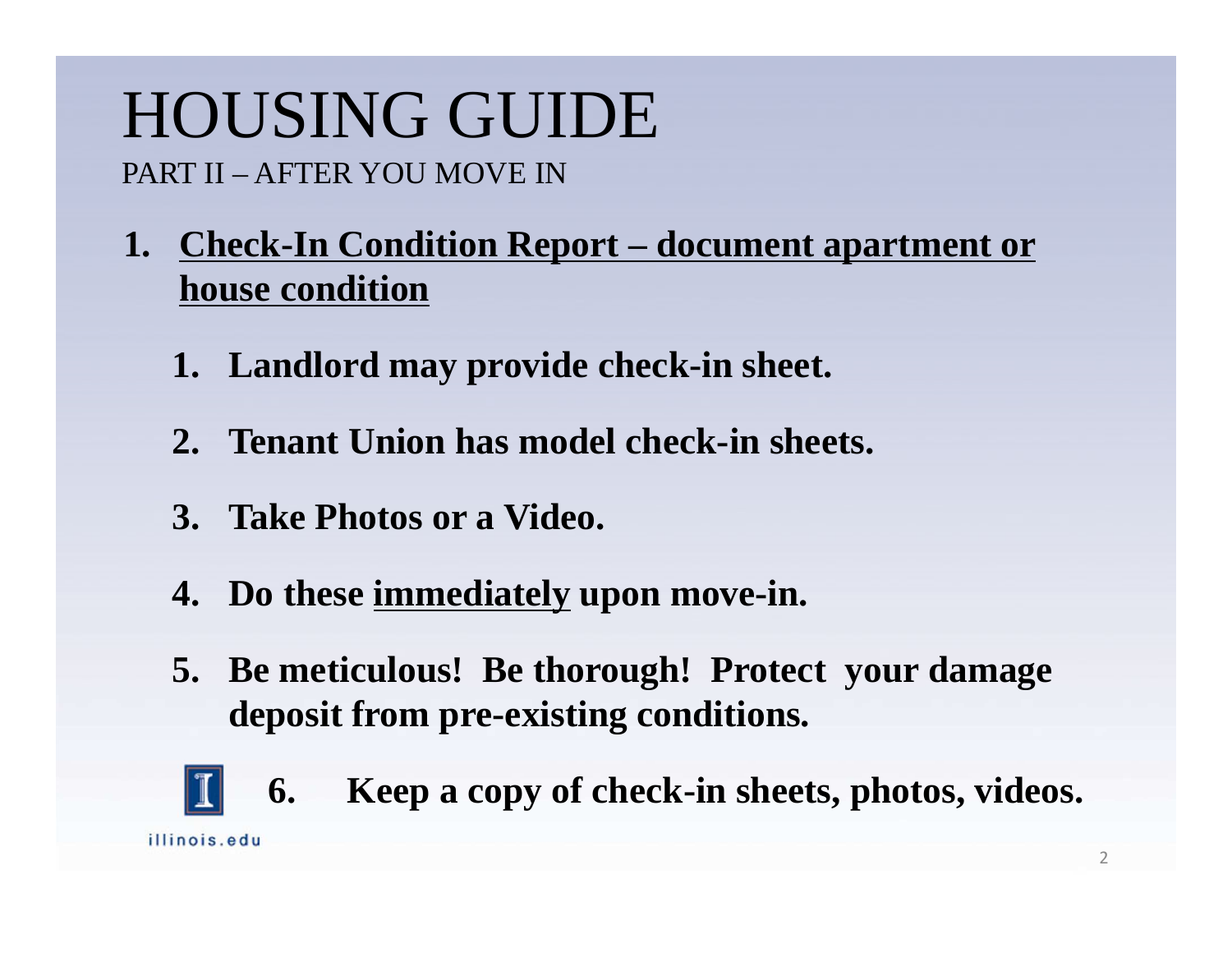### **2. Property Maintenance Issues**

- **1. Report needed repairs promptly.**
- **2. Your landlord should attend to emergencies promptly.**
- **3. Cosmetic maintenance may require some time – be patient!**
- **4. City building inspectors will assist with building code compliance.**

**Champaign: 217-403-7070Urbana: 217-384-2443**

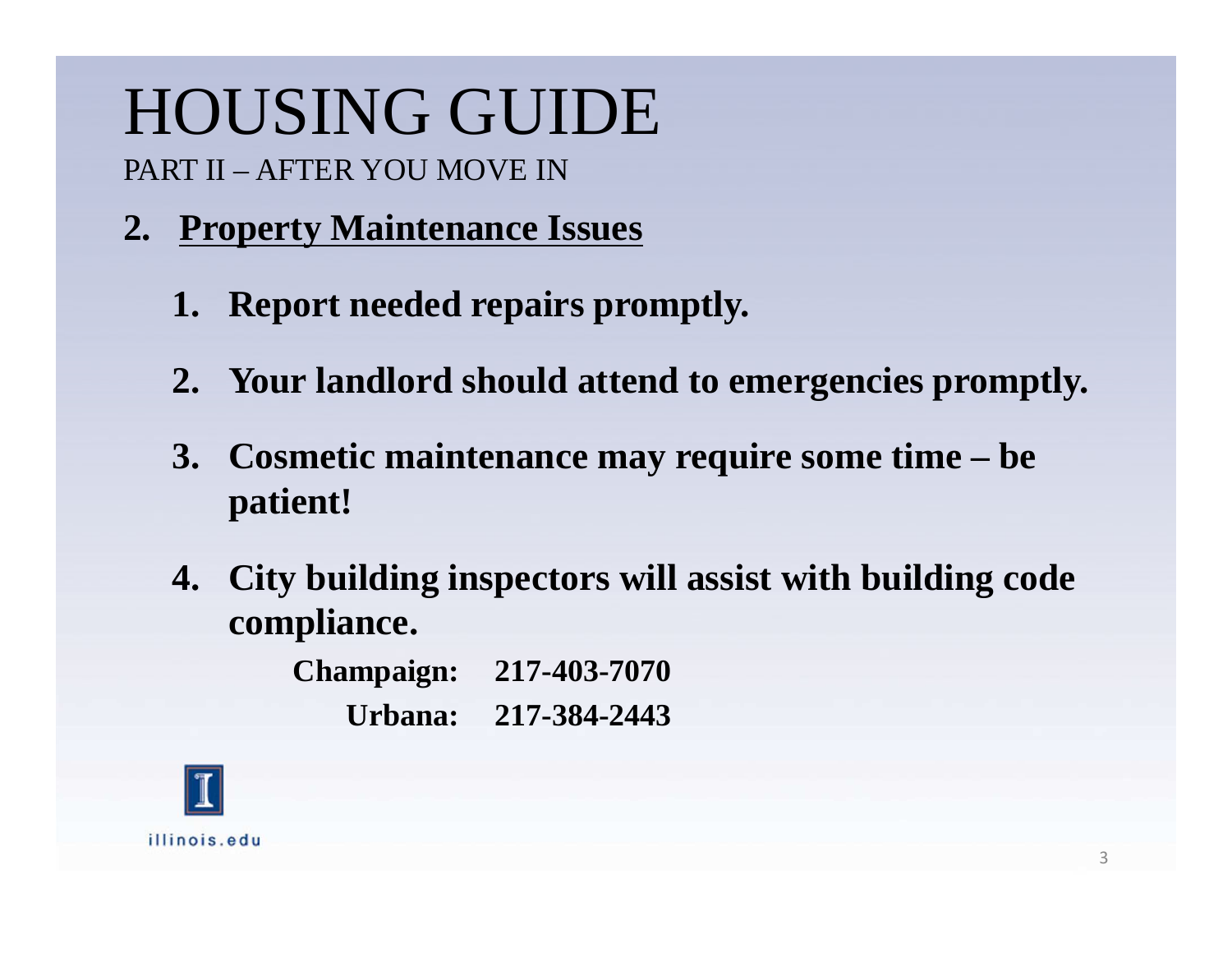### **3. Landlord's Right To Enter**

- **1. In Champaign, as in most of the State of Illinois, your landlord can come to your apartment or house at any time, unless access is restricted in the lease.**
- **2. In Urbana, there are rules restricting your landlord's ability to come into your home except in the case of emergencies.**

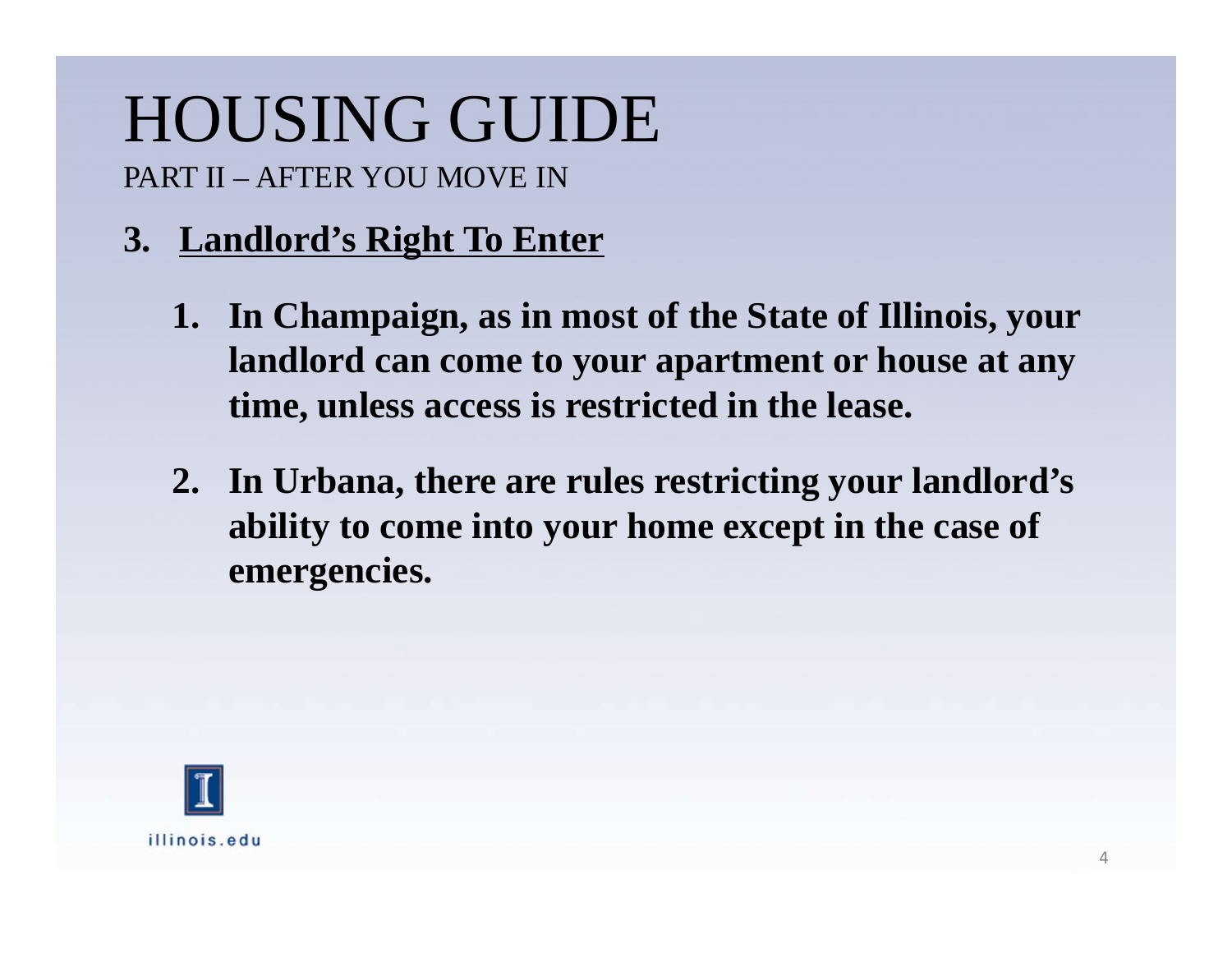### **4. Getting Along with Neighbors.**

**1. Campus living is noisy and congested.**

#### **2. Be a good neighbor.**

- **1. Notify others in your building of any major party plans to see if there may be problems.**
- **2. Keep your noise level under control, especially in the evening, over night, and early in the morning.**
- **3. Check your lease for any noise restrictions it may impose.**

#### **3. If your neighbors are problem-makers:**

- **1. First, talk to them about it; most people are willing to accommodate other is they know what is expected of them.**
- **2. Next, talk to your landlord if step one fails**
- **3. Finally, as a last resort, you can call the police, who will come and issue tickets to the offenders.**

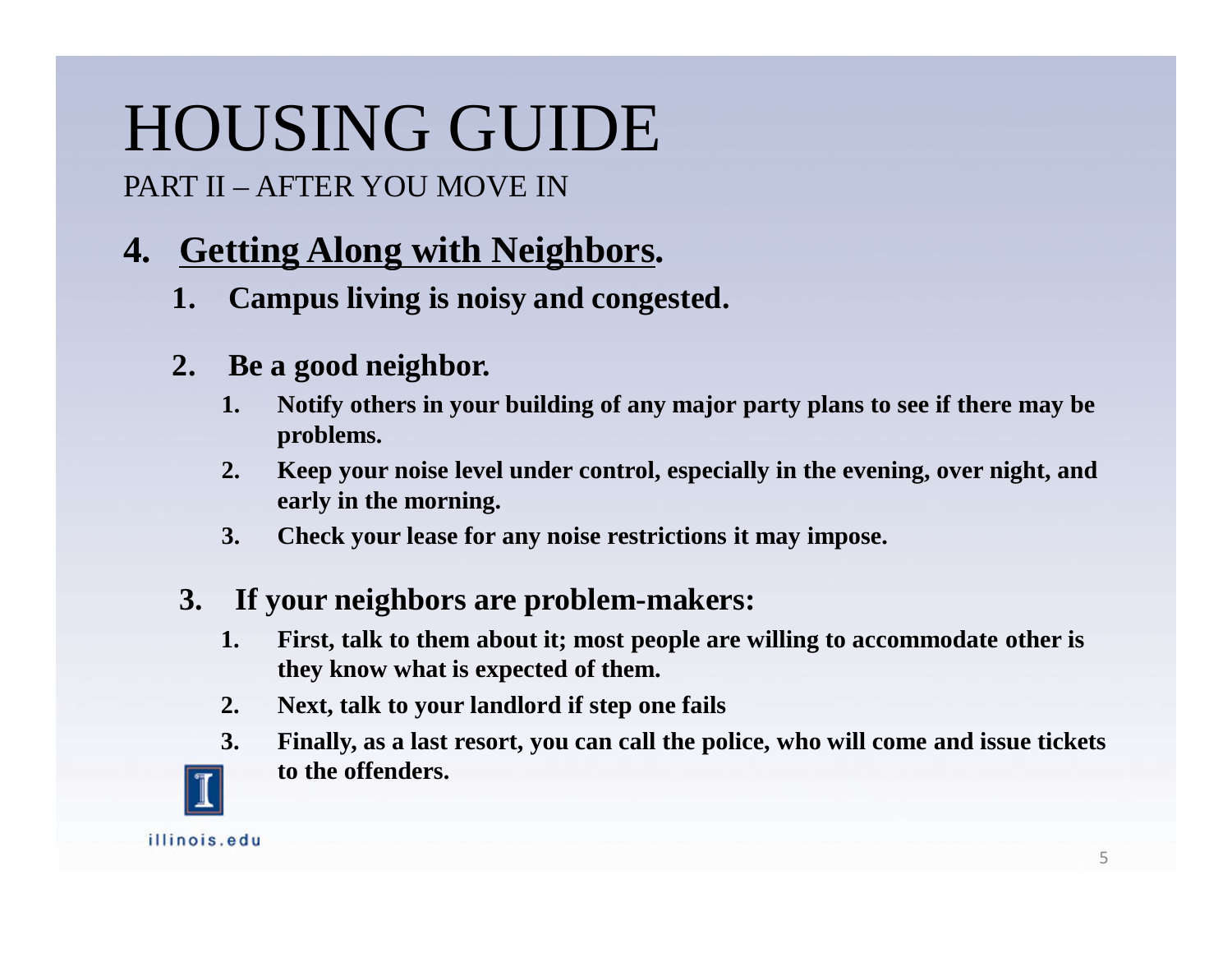### **5. Subletting.**

- **1. Always check your lease; there are usually terms and conditions surrounding the issue of subletting.**
- **2. Your subtenant does not relieve you of liability under the lease; you remain responsible for payment of rent and repair of damage to the unit.**
- **3. Conduct a walk-through of the unit with your subtenant prior to turning it over to him or her; this will establish what damage, if any, was caused by whom.**
- **4. Be sure that any utilities in your name have been transferred to your subtenant. You don't want to be stuck with their charges.**

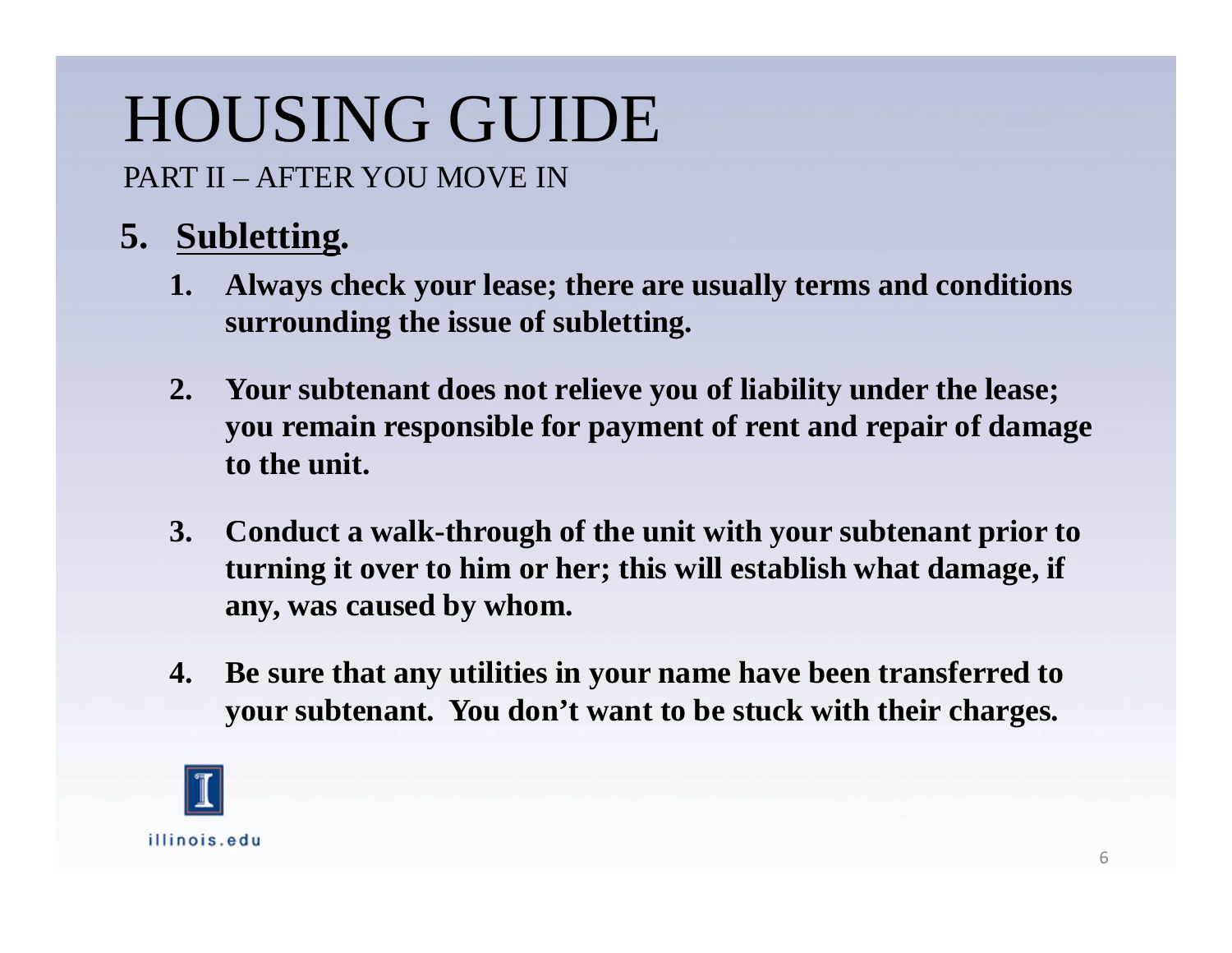- **6. Subletting** *(continued)***.**
	- **5. Be careful selecting a subtenant. They can cost more in damage to the place than any savings in rent that you may see.**
	- **6. Always get your sublet agreement in writing. This may also include the need to get the approval of your landlord – check the lease.**